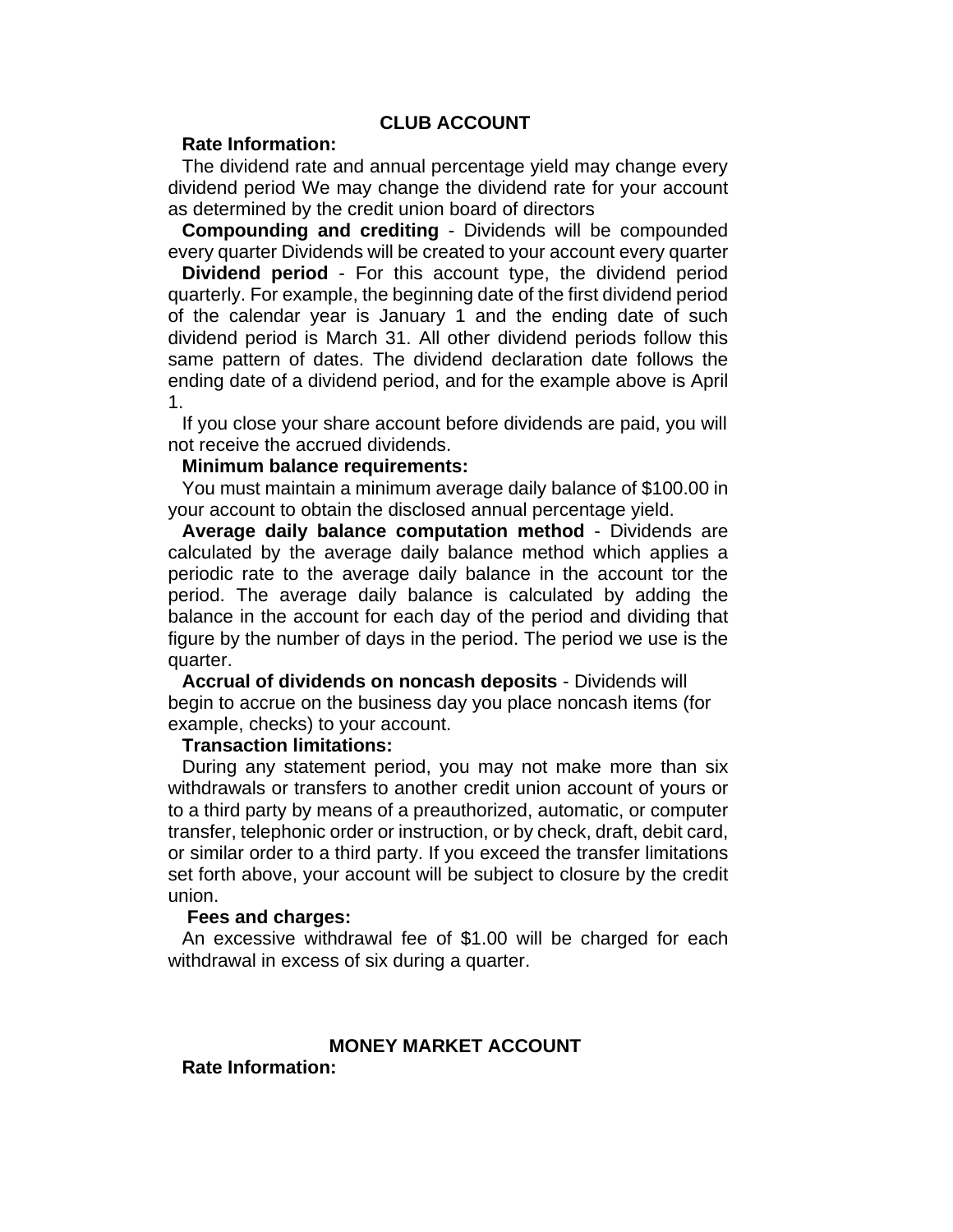The dividend rate and annual percentage yield may change every dividend period. We may change the dividend rate for your account as determined by the credit union.

**Compounding and crediting** - Dividends writ be compounded every month Dividends win be credited to your account every month.

**Dividend period** - For this account type, the dividend period is monthly. For example, the beginning date of the first dividend period of the calendar year is January l and the ending date of such dividend period is January 31. All other dividend periods follow this same pattern of dates. The dividend declaration date follows the ending date of a dividend period and for the example above is February 1. If you close your account before dividends are paid, you will not receive the accrued dividends.

#### **Minimum balance requirements:**

The minimum balance required to open this account is \$1,000.00 If your balance falls below \$1,000.00 on any day in the monthly statement cycle, your account will be subject to a monthly service fee of \$10.00 once during statement cycle.

**Average daily balance computation method** - Dividends are calculated by me average daily balance method which applies a periodic ratio to the average daily balance in the account for the period. The average daily balance is calculated by adding the balance in the account for each day of the period and dividing that figure by the number of days in the period. The period we use is the monthly statement cycle.

**Accrual of dividends on noncash deposits** - Dividends will begin to accrue on the business day you place noncash items (for example, checks) to your account.

## **Transaction limitations:**

You may not make any withdrawals or transfers to another credit union account of yours or to a third party by moans of a preauthorized or automatic transfer, telephonic order or instruction, or similar order to a third party.

#### **Fees and charges:**

An excessive withdrawal toe of \$5 00 will be charged for each withdrawal in excess of three during a month.

The dividend ratio and the annual percentage yield may change We will not change the rate on your account during the term of me account. However, you have the option during the first term of this account to exchange this dividend rate for a new dividend rate. The new dividend rate will be the dividend rate we are then offering on term share accounts of the amount of this account (or less) with the same term (or shorter) as that remaining on this account at the time of the exchange. This exchange will be at no cost to you. If you make an exchange, the maturity date of this account will remain the same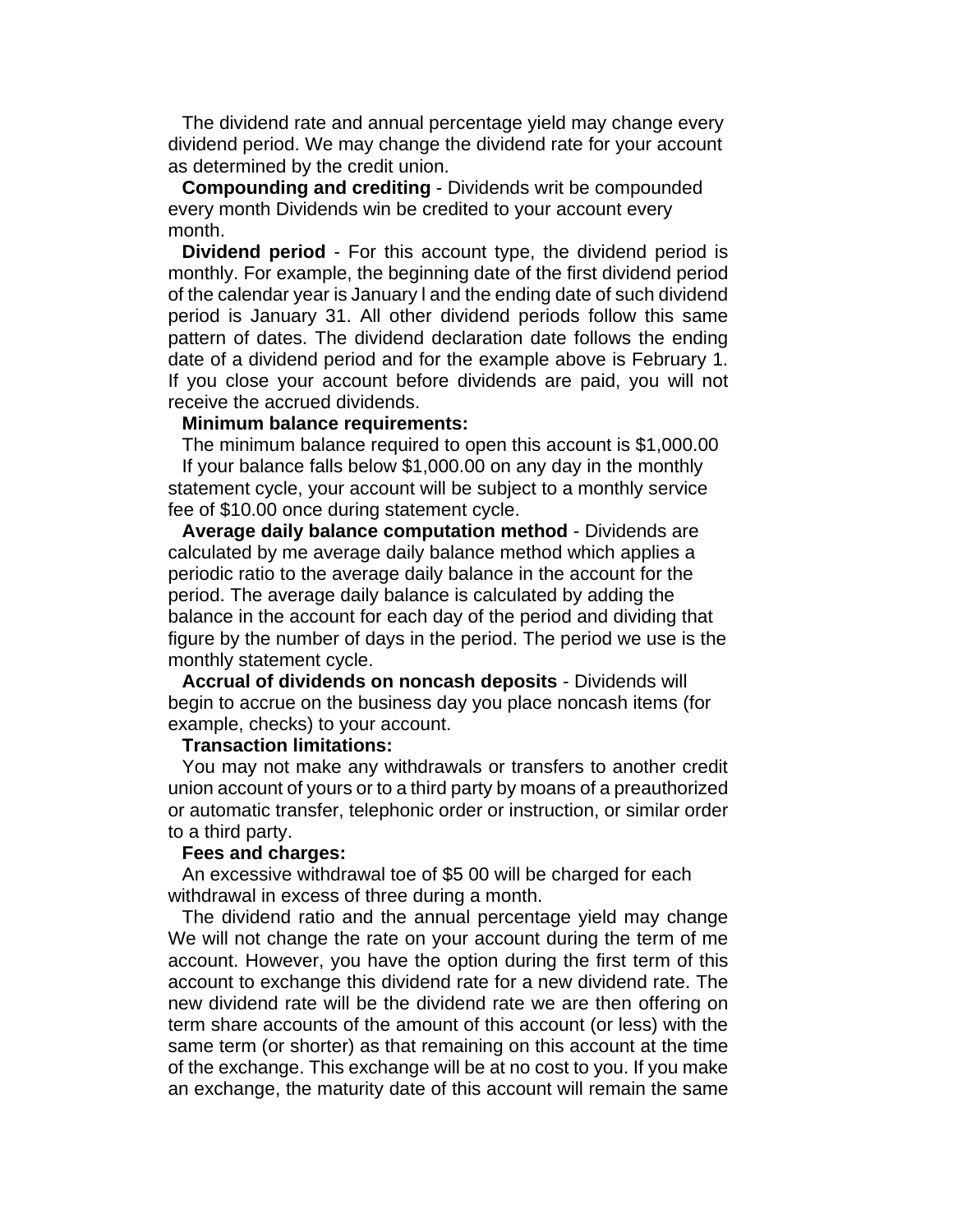as originally scheduled You may exercise this exchange option once during the first term, but not during any renewal term.

## **Minimum balance requirements:**

The minimum balance required to open this account is \$1,000.00.

**Average daily balance computation method** - Dividends are calculated by the average daily balance method which applies a periodic rate to the average daily balance in the account for the period. The average daily balance is calculated by adding the balance in the account for each day of the period and dividing that figure by the number of days in the period.

**Accrual of dividends on noncash deposits** - Dividends will begin to accrue on the business day you place noncash items (for example. checks) to your account.

# **Transaction limitations:**

After the account is opened you may not make additions into the account until the maturity date stated on the account. You may not make withdrawals of principal from your account before maturity.

You can only withdraw dividends before maturity if you make arrangements with us for periodic payments of dividends in lieu of crediting.

**Early withdrawal penalties** (a penalty may be imposed tor withdrawals before maturity) –

If your account has an original maturity of one year or less

The penalty we may impose will equal 90 days dividends on the amount withdrawn subject to penalty

- If your account has an original maturity of more than one year

The penalty we may impose will equal 150 days dividends on the amount withdrawn subject to penalty. In certain circumstances such as the death or incompetence of an owner of this account, the law permits, or m some cases requires, the waiver of the early withdrawal penalty. Other exceptions may also apply, for example, if this is part of an IRA or other tax-deferred savings plan.

 $\Box$  For any account which earns a dividend rate that may vary from time to time during the term, the dividend rate we will use to calculate this early withdrawal penalty will be the dividend rate in effect at the time of the withdrawal.

☐ **Withdrawal of dividends prior to maturity** - The annual percentage yield is based on an assumption that dividends will remain in the account until maturity. A withdrawal will reduce earnings.

·☐**Automatically renewable account -** This account will automatically renew at maturity. You may prevent renewal if you withdraw the funds in the account at maturity (or within the grace